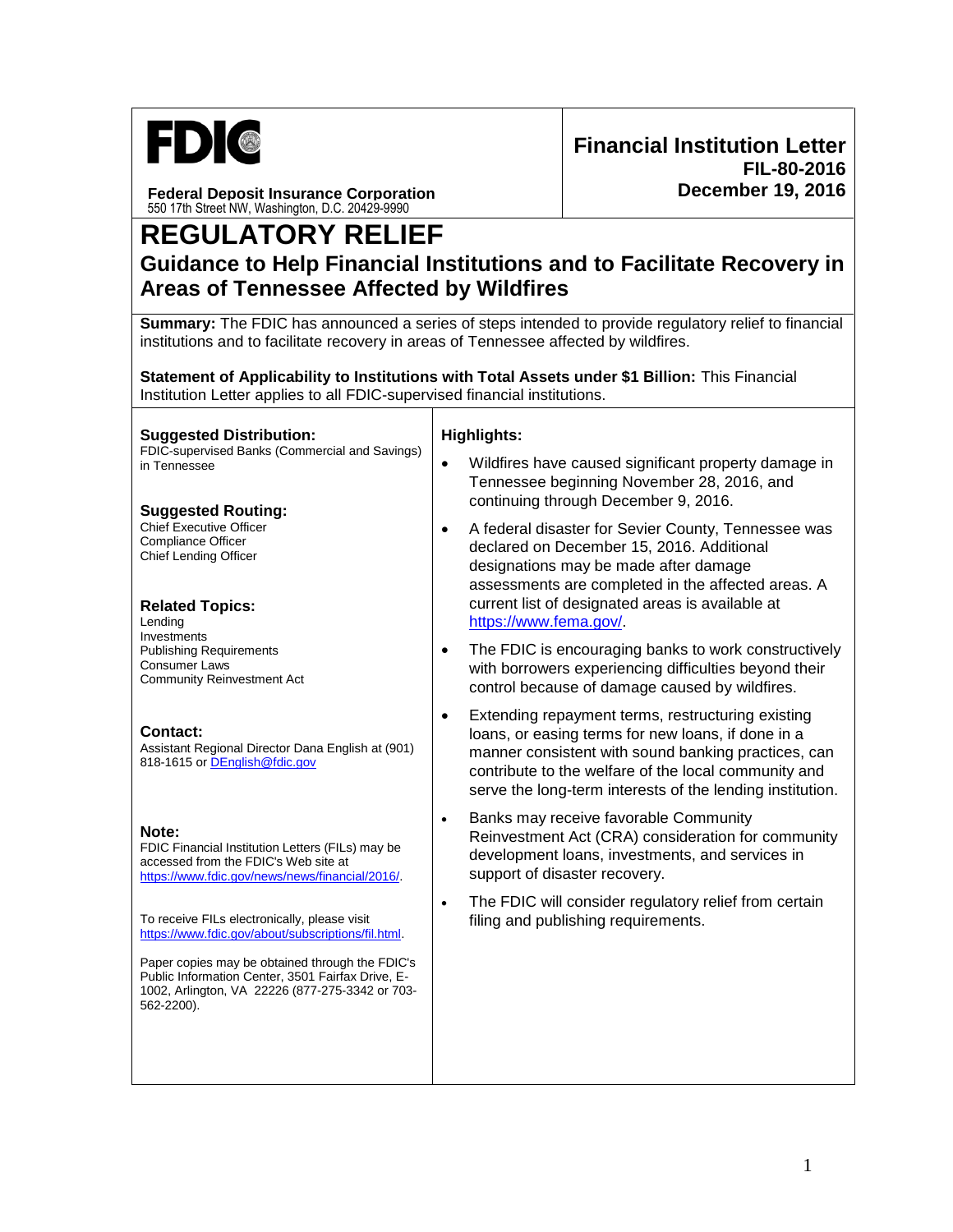# **SUPERVISORY PRACTICES REGARDING DEPOSITORY INSTITUTIONS AND BORROWERS AFFECTED BY WILDFIRES IN TENNESSEE**

The Federal Deposit Insurance Corporation (FDIC) recognizes the serious impact of the wildfires on customers and operations of financial institutions in Tennessee and will provide regulatory assistance to institutions subject to its supervision. These initiatives will provide regulatory relief and facilitate recovery. The FDIC encourages depository institutions in the affected areas to meet the financial services needs of their communities.

The affected county in Tennessee is Sevier.

j

**Lending:** Bankers should work constructively with borrowers in communities affected by the wildfires. The FDIC realizes that the effects of natural disasters on local businesses and individuals are often transitory, and prudent efforts to adjust or alter terms on existing loans in affected areas should not be subject to examiner criticism. In supervising institutions affected by the wildfires, the FDIC will consider the unusual circumstances they face. The FDIC recognizes that efforts to work with borrowers in communities under stress can be consistent with safe-and-sound banking practices as well as in the public interest. $<sup>1</sup>$ </sup>

**Community Reinvestment Act (CRA):** Financial institutions may receive CRA consideration for community development loans, investments, or services that revitalize or stabilize federally designated disaster areas in their assessment areas or in the states or regions that include their assessment areas. For additional information, institutions should review the *Interagency Questions and Answers Regarding Community Reinvestment* at <https://www.ffiec.gov/cra/pdf/2010-4903.pdf> at Section  $12(g)(4)(ii)$ . For help in identifying community development activities to revitalize or stabilize a disaster area, financial institutions can contact their regional Community Affairs Officer (see [https://www.fdic.gov/consumers/community/offices.html\)](https://www.fdic.gov/consumers/community/offices.html).

**Investments:** Bankers should monitor municipal securities and loans affected by the wildfires. The FDIC realizes local government projects may be negatively affected. Appropriate monitoring and prudent efforts to stabilize such investments are encouraged.

**Reporting Requirements:** FDIC-supervised institutions affected by the wildfires should notify the Dallas Regional Office if they expect a delay in filing Reports of Income and Condition or other reports. The FDIC will evaluate any causes beyond the control of a reporting institution when considering the length of an acceptable delay.

**Publishing Requirements:** The FDIC understands the damage caused by the wildfires may affect compliance with publishing and other requirements for branch closings, relocations, and temporary facilities under various laws and regulations. Banks experiencing disaster-related difficulties in complying with any publishing or other requirements should contact the Dallas Regional Office.

 $<sup>1</sup>$  Modifications of existing loans should be evaluated individually to determine whether they represent</sup> troubled debt restructurings (TDRs). This evaluation should be based on the facts and circumstances of each borrower and loan, which requires judgment, as not all modifications are TDRs.